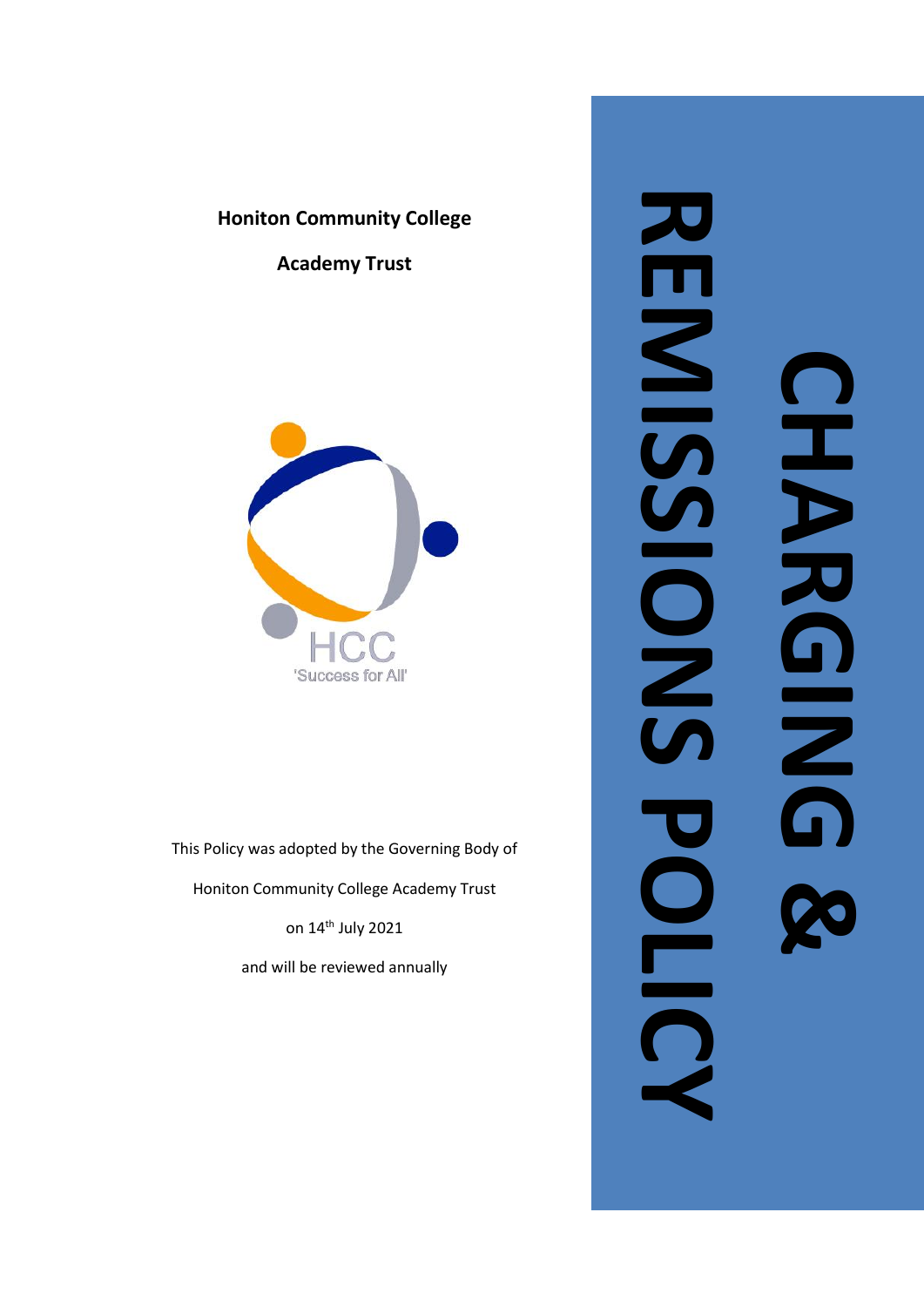### **Introduction**

The purpose of the policy is to ensure that there is clarity over those items which the College will provide free of charge and for those items there may be a charge.

The policy has been informed by the LA policy and the DFE guidance and complements the College's Lettings and Trips policies.

### **Definition**

The school day is defined as: morning session  $08.30 - 13.10$ , afternoon session  $14.00 - 15.00$ . The lunchtime break 13.10 – 14.00 does not form part of the College day.

### **Responsibilities**

The Principal will ensure that staff are familiar with and correctly apply the policy. The Governors will review the policy – **ANNUALLY.**

### **Policy Statement**

During the College day all activities that are a necessary part of the National Curriculum plus religious education will be provided free of charge. This includes any materials, equipment and transport to take students between the College and the activity. It does include charges made for teaching an individual student or groups of up to four students to play a musical instrument but only if the teaching is an essential part of either the National Curriculum or a public examination syllabus being followed by the student(s), if not we will make a charge. (See below).

There will be no charge for any activity that is an essential part of the syllabus for an approved examination unless:

- The examination is on the set list, but the student was not prepared for it at this College.
- The examination is not on the set list but we arrange for the student to take it
- A student fails without good reason to complete the requirements of any public examination where the Governing Body or the LA originally paid or agreed to pay the entry fee.

Voluntary contributions may be sought for activities during the College day which entail additional costs (for example field trips). In these circumstances, no student will be prevented from participating because his/her parents cannot or will not make a contribution. (If insufficient funds are available it may be necessary to curtail or cancel activities.)

From time to time we may invite a non-college based organisation such as a visiting drama group or storyteller to arrange an activity during the college day. Such organisations may wish to charge parents, who may, if they wish, ask the Principal to agree to their child being absent for that period.